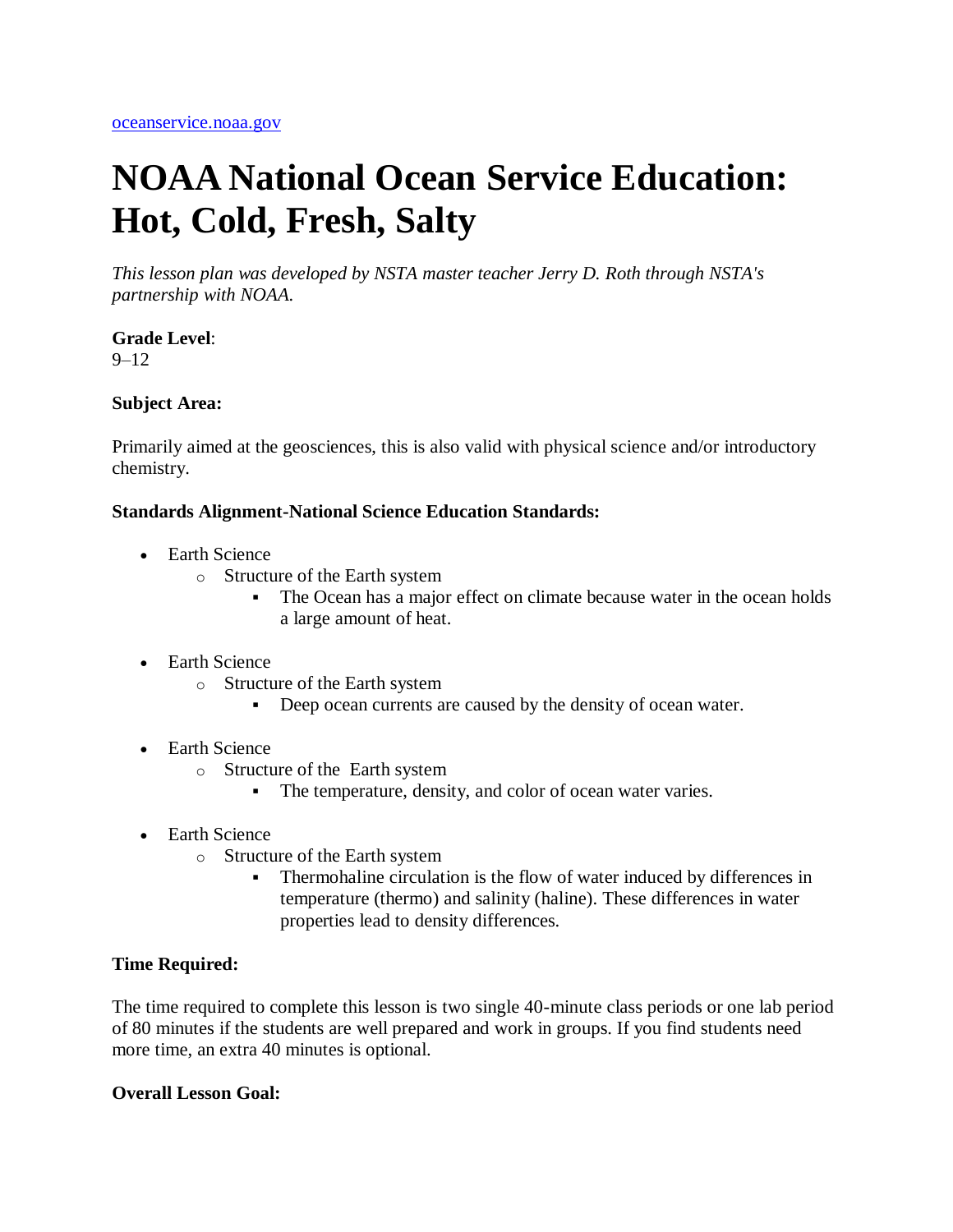The student will observe the effects of the layering of warm and cold water and water that is more or less saline than the normal.

#### **Individual Learning Objectives:**

- 1. The student will create saline solutions that mimic ocean salinity, are more saline than ocean water, and are less saline than ocean water.
- 2. The student will carefully pour different solutions into a basin that shows how the different solutions can model layering in the ocean.
- 3. The student will observe that waters of different temperatures can layer according to their respective temperature, with hot water rising above colder water.
- 4. The student will observe that waters with different salinity will layer according to their respective salinity with more saline water being more dense than that of lower salinity.
- 5. The student will recognize that the effects of salinity and temperature are the root cause of thermohaline layering in the ocean.
- 6. The student will combine the results of the two separate exercises and predict which of the conditions might prevail.

#### **Prerequisite Knowledge; Misconceptions/Preconceptions:**

Cool water is denser than warm water and will sink below the warmer water. Water that is more saline is also more dense than water with lower salinity and thus will sink below the water of lower salinity. Interestingly, water temperature has more of an effect on water movement than salinity.

The student should have a good grasp of proper lab procedures.

Knowing about the effects of ocean temperature and salinity may help students have a better understanding of factors that influence weather and climate. Ocean currents have a major impact on climate, and a thorough explanation of surface currents can be found at "A CURRENT Is a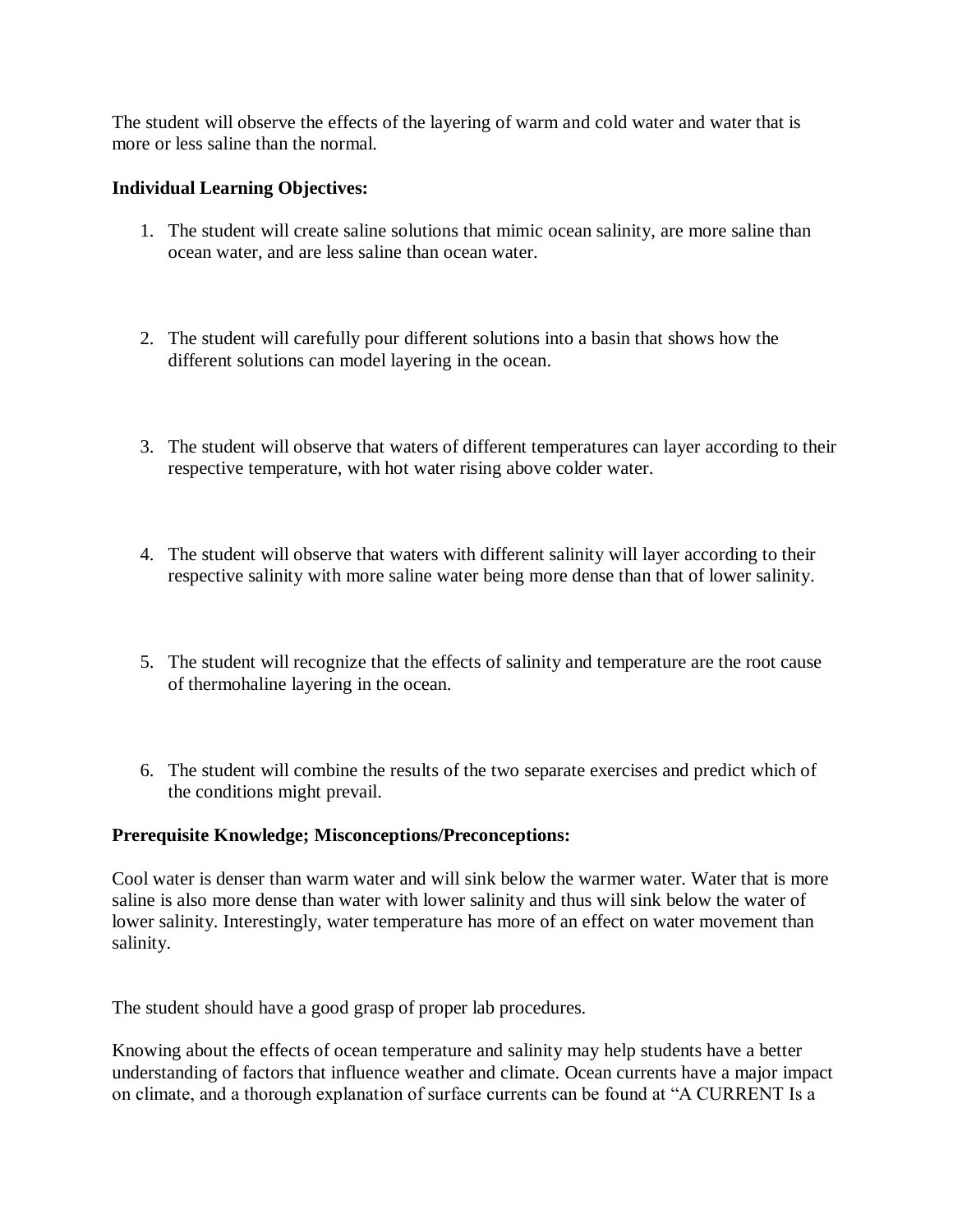CURRENT by Any Other Name, But What is a Current?", [http://oceanworld.tamu.edu/students/currents/](http://oceanworld.tamu.edu/students/currents/currents1.htm) [currents1.htm.](http://oceanworld.tamu.edu/students/currents/currents1.htm)

It is important to note that this activity addresses both parts of what is called the thermohaline circulation: temperature and salinity. A good reference to begin your investigation deals with a Web site about the [Thermohaline Circulation.](http://www.cru.uea.ac.uk/cru/info/thc/) Another reference can be found at the JHU/APL Ocean Currents Web site, [http://fermi.jhuapl.edu/student/currents/index.html.](http://fermi.jhuapl.edu/student/currents/index.html) Sufficient background for the teacher and reference for the students is available in an easy-to-understand series of presentations.

*A special note: Following instructions closely will result in usable results. If solutions are not carefully combined, results will be difficult to observe.*

The students should mix their own solutions. I find it very important that students get practice, whenever possible to produce the solutions they use in a laboratory setting.

The concept of density is important for students. What appear to be minor changes with density differences caused by temperature and salinity may have a major impact in the oceans. Since the oceans do not have a constant temperature and a given area may be more saline than another, it is important for the student to understand factors that may contribute to observable layering and other differences within the oceans.

**Procedures/Instructional Strategy:**Before beginning this lab, it is best to have enough materials for all students to work in groups of two. Larger groups can be used but clever students tend to double up the work and thus share the results, meaning they may have only a cursory understanding of each of the trials.

## **Materials and Equipment**:

Materials and equipment shared by the entire class include triple–beam balances or other reasonably accurate scales, roughly a pound of table salt, and food dye in two colors. I recommend red or blue dye. Each pair of students should have a clear plastic shoebox. The plastic shoeboxes are readily available in most "Dollar Stores." They generally come with lids and I find them useful storage containers when not being used for this lab. Each pair of students also needs two 500 ml beakers for mixing and pouring their solutions. All students need a quantity of ice to chill their solutions and a source of hot water.

## **Step 1. Making the solutions:**

Mix 2 liters of saltwater solution and pour into the shoebox for the temperature test. If your shoeboxes are smaller, use less solution.

The saltwater solution is made by dissolving 35 grams of NaCl into a liter of room-temperature water. This roughly approximates the salinity of seawater at 3.5%. Additionally, each pair of students needs a minimum of one more liter of room–temperature solution for the experiment regarding water temperature.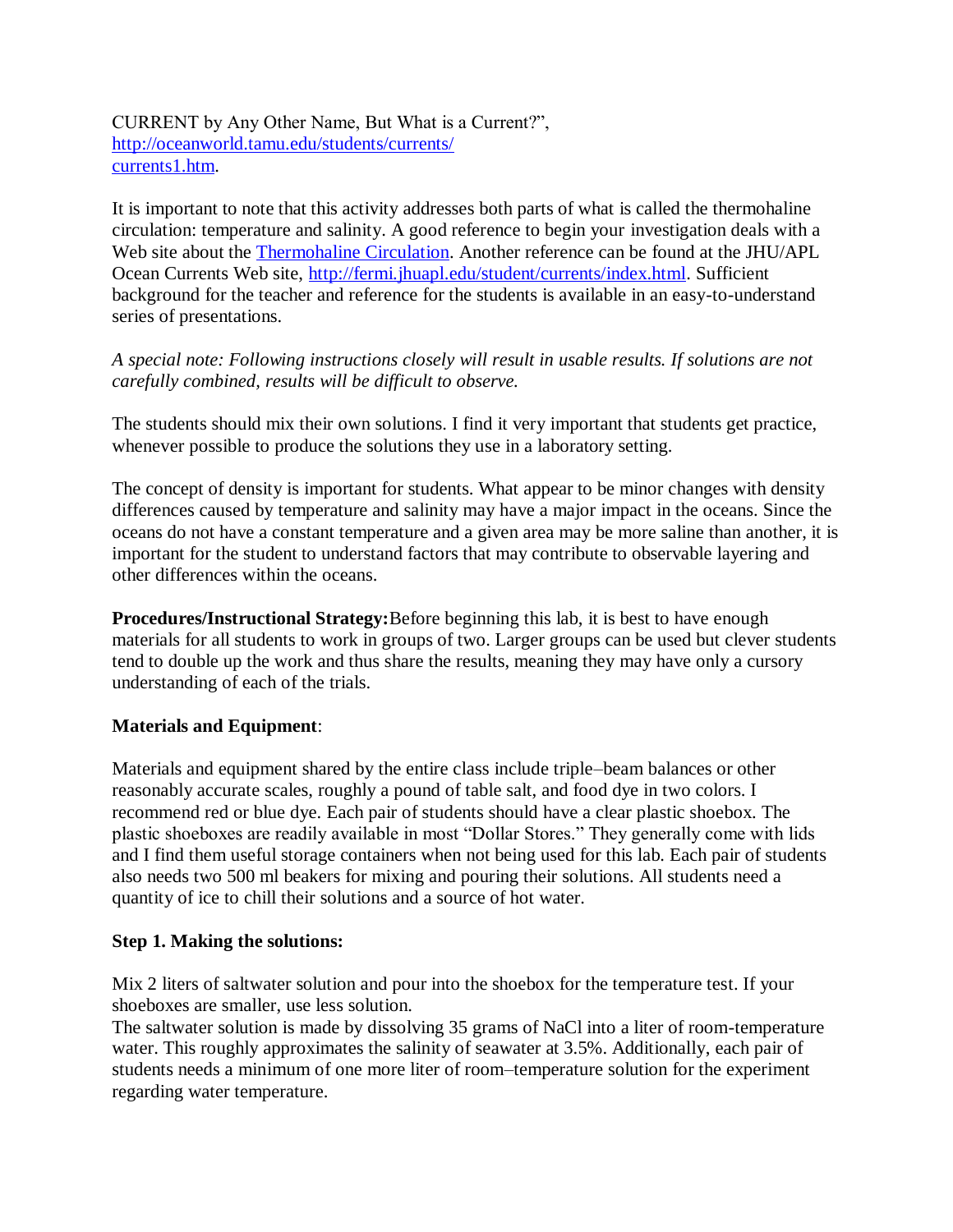#### **Step 2. Temperature Test**

(a): The first test involves having students create 500 ml of hot and 500 ml of cold seawater. The cold water can be made by chilling a beaker of the "seawater" in an ice bath for 10 to 15 minutes.

(b): The warm seawater can be made by warming the solution on a hot plate or using hot tap water to make the solution.

While the solutions are changing temperature, ask the students to predict which of the waters will rise or sink when gently poured into the room-temperature solution and record their prediction in their lab notebook. This test is fairly direct and most students may predict that the warm water will rise over the colder water.

(c): Once the solutions have reached temperature, add a few drops of different colored food coloring to each solution. I prefer red for hot and blue for cold.

(d): Have the students gently pour the contents of each of their beakers into the opposite ends of their shoebox. Allow time for the solutions to settle.

## **Caution: If the beakers are poured into the shoebox too quickly the solutions will mix. Otherwise, have the students note the layering that resulted and compare the layering results to their earlier predictions.**

Once the students have finished observing the layering and made notations in their notebooks regarding their observations, have them discard the solutions in the drain and rinse their shoebox for the next test.

Ask the students to list where in the ocean sources of warm seawater and cold seawater arise.

**Step 4. Salinity Test -** The second test is a little more complicated to predict.

(a): Have all of the students make a liter of "regular" (35 grams NaCl per liter of water) seawater and pour it into their shoebox.

(b): Have half of your groups make seawater that is  $\frac{1}{4}$  as salty as "normal" sea water by mixing 8.75 grams of salt per liter of water. I have students color this solution blue.

(c): Have the other half of the groups make seawater that is 4 times as salty by dissolving 120 grams of salt in a liter of water. Color this solution red.

(d): Ask the students to share half of their solutions with a group that has made the other solution. Make sure their solutions are clearly labeled.

Have the students record their predictions about which layer will rise to the top; the hypertonic (greater or more than) solution, the isotonic (same as) solution, or the hypotonic (under or less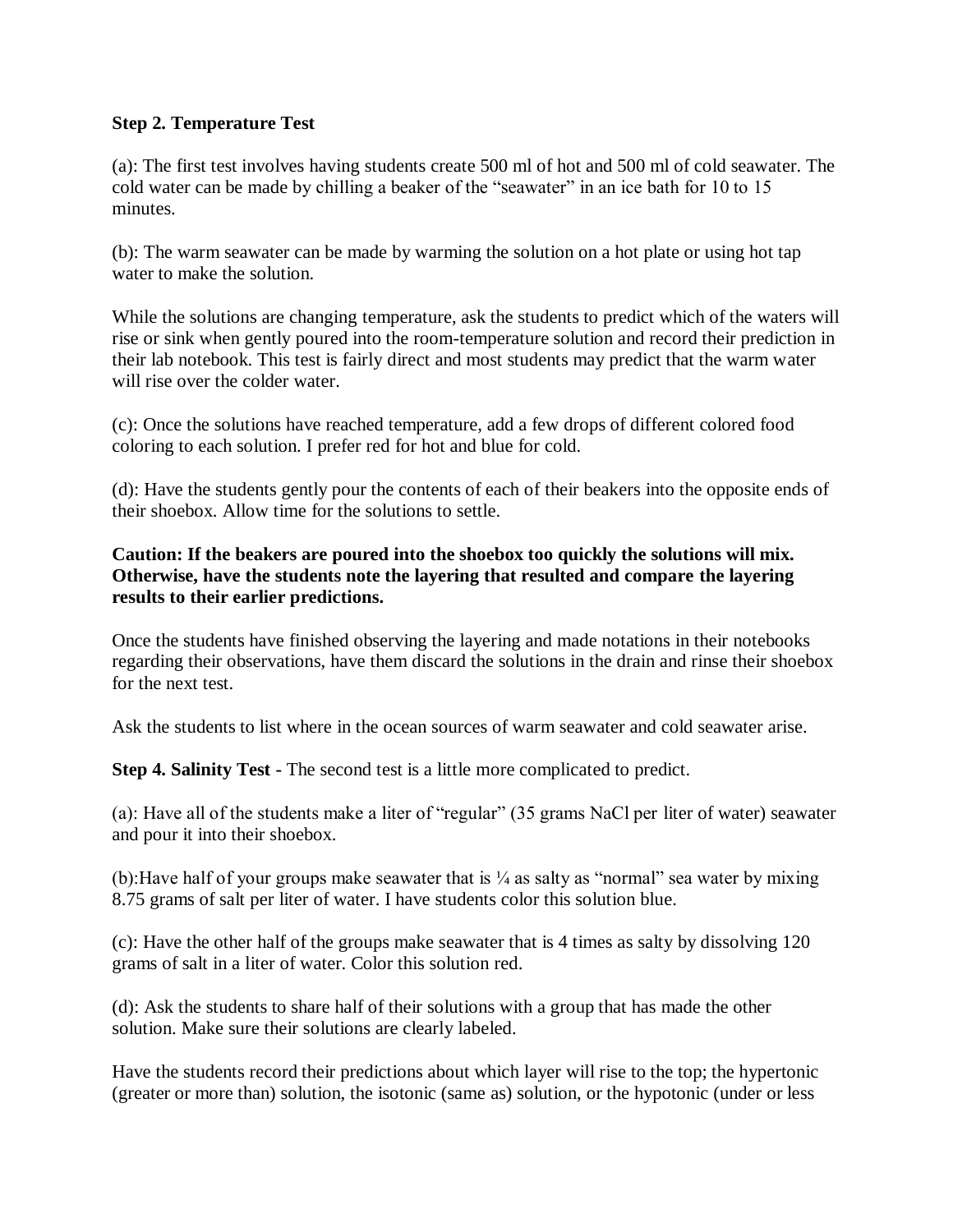than) solution. Have the students record the reasoning for their prediction regarding their prior knowledge of density.

Step 5: Direct the students to carefully pour the contents of the beakers of hyper and hypotonic solutions into opposite ends of their isotonic shoebox and observe the layering.

#### **Caution: If the beakers are poured into the shoebox too quickly the solutions will mix. Otherwise, have the students note the layering that resulted and compare the layering results to their earlier predictions.**

Does the layering match the predictions? Have the students offer a reasonable explanation as to why their predictions where right or wrong.

Ask the students to record where in the ocean water that is more salty than seawater may exist and where water that is less salty than "regular" seawater may exist.

Step 6: Finally the students should predict which is more important to the layering: temperature or salinity. Ask the students to propose a test that might determine which is more important. My recommendation is simple: Have the students test the temperature solutions with the solutions of different salinity. Ask them to report their results in a summary of the lab on the accompanying sheet.

#### **Outcome/Assessment:**

A straightforward assessment of this activity involves students explaining what they observed during the lab. A formal write-up may be acceptable but the important factors in this lab are:

- 1. How does salinity affect ocean layering?
- 2. How does temperature affect ocean layering?
- 3. Which has a greater impact on the oceans, salinity or temperature?

If you would like the students to complete a followup to the lab, they should look to the website listed in the extension section, which contains a tutorial regarding the concept.

## **Extension:**

This lesson also directly applies to the theme regarding the sun and its effect on the ocean since it is primarily the sun that heats the oceans and not the Earth's internal temperature. Because warm water rises to the surface and currents are affected by wind and the Earth's rotation, the students should be able to see and perhaps understand the connection between deep ocean circulation and weather. [Variations in a Salty Ocean](http://www.classzone.com/books/earth_science/terc/content/investigations/es2202/es2202page01.cfm) contains an activity that allows the students to look at actual data and make their own predictions of the interactions of salinity and temperature.

## **Internet Resources**: